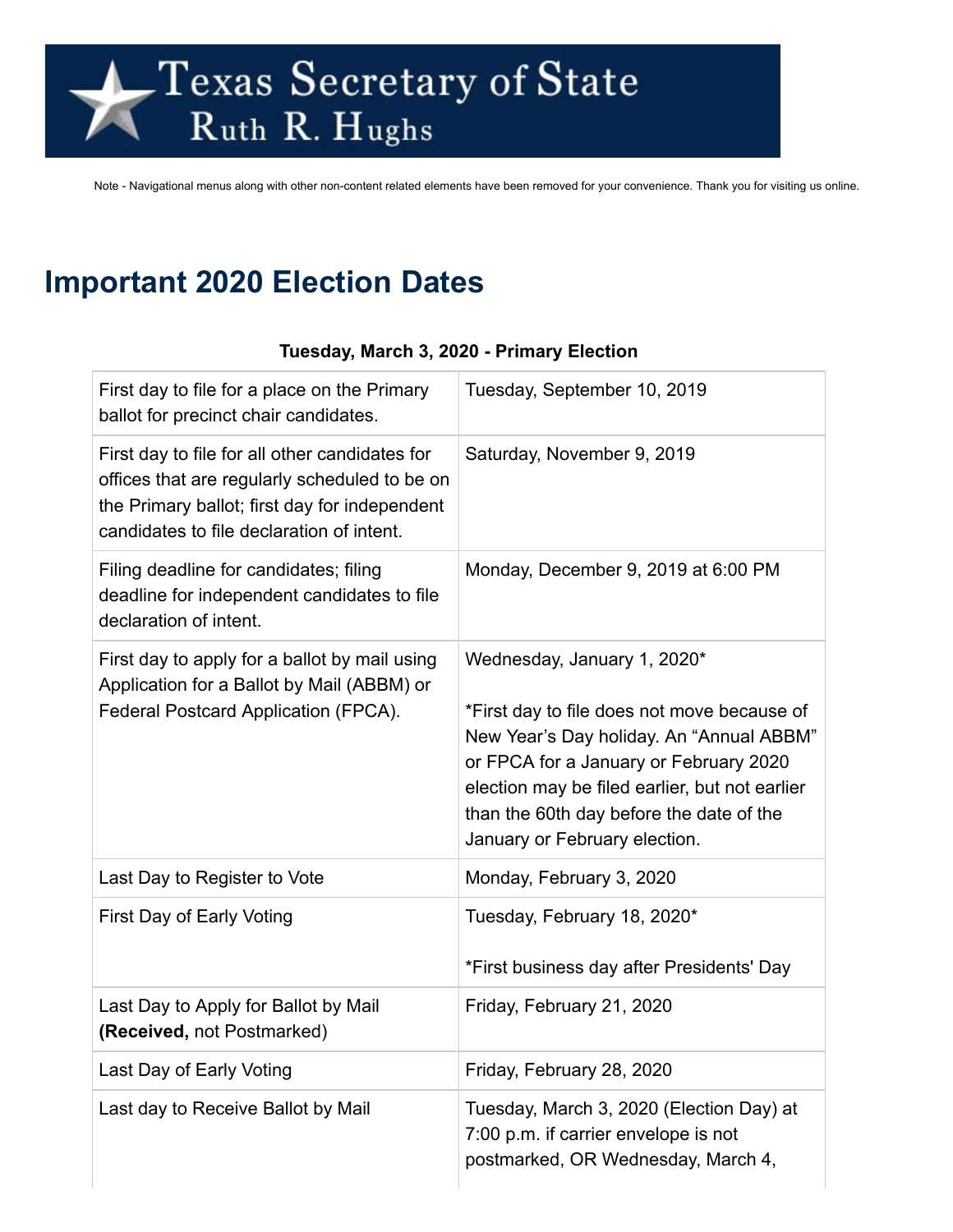| 2020 (next business day after Election Day)               |
|-----------------------------------------------------------|
| at 5:00 p.m. if carrier envelope is                       |
| postmarked by 7:00 p.m. at the location of                |
| the election on Election Day (unless                      |
| overseas or military voter deadlines apply) $\frac{4}{7}$ |

## **Saturday, May 2, 2020 – Uniform Election Date (Limited)**

| <b>Authority Conducting Elections</b>                                                                                            | <b>Local Political Subdivisions</b>                                                                                                                                                                                                                              |
|----------------------------------------------------------------------------------------------------------------------------------|------------------------------------------------------------------------------------------------------------------------------------------------------------------------------------------------------------------------------------------------------------------|
|                                                                                                                                  | (County-ordered elections may not be held<br>on this date. County Election Official may,<br>but is not required to, contract to provide<br>election services to political subdivisions<br>holding elections on this date.).                                      |
| Deadline to post NEW $\overline{HB}$ 305 notice. <sup>1</sup>                                                                    | September 1, 2019*                                                                                                                                                                                                                                               |
|                                                                                                                                  | *NEW LAW: Effective Sunday, September<br>1, 2019 (HB 305 affects political<br>subdivisions with taxing authority) $1$                                                                                                                                            |
| Deadline to Post Notice of Candidate Filing<br><b>Deadline (Local Political Subdivisions</b><br>Only) $1$                        | Monday, December 16, 2019 for local<br>political subdivisions that have a first day to<br>file for their candidates $1$                                                                                                                                          |
| First Day to Apply for Ballot by Mail                                                                                            | Wednesday, January 1, 2020*                                                                                                                                                                                                                                      |
|                                                                                                                                  | *First day to file does not move because of<br>New Year's Day holiday. An "Annual ABBM"<br>or FPCA for a January or February 2020<br>election may be filed earlier, but not earlier<br>than the 60th day before the date of the<br>January or February election. |
| First Day to File for a Place on the General<br><b>Election Ballot (Local Political Subdivisions</b><br>Only $)^{\underline{1}}$ | Wednesday, January 15, 2020                                                                                                                                                                                                                                      |
| Last Day to Order General Election or<br>Special Election on a Measure                                                           | Friday, February 14, 2020                                                                                                                                                                                                                                        |
| Last Day to File for a Place on the General<br><b>Election Ballot (Local Political Subdivisions</b><br>Only) <sup>2</sup>        | Friday, February 14, 2020 at 5:00 p.m.<br>See note below relating to four-year terms $\frac{3}{2}$                                                                                                                                                               |
| Last Day to File a Declaration of Write-in                                                                                       | Tuesday, February 18, 2020                                                                                                                                                                                                                                       |
|                                                                                                                                  |                                                                                                                                                                                                                                                                  |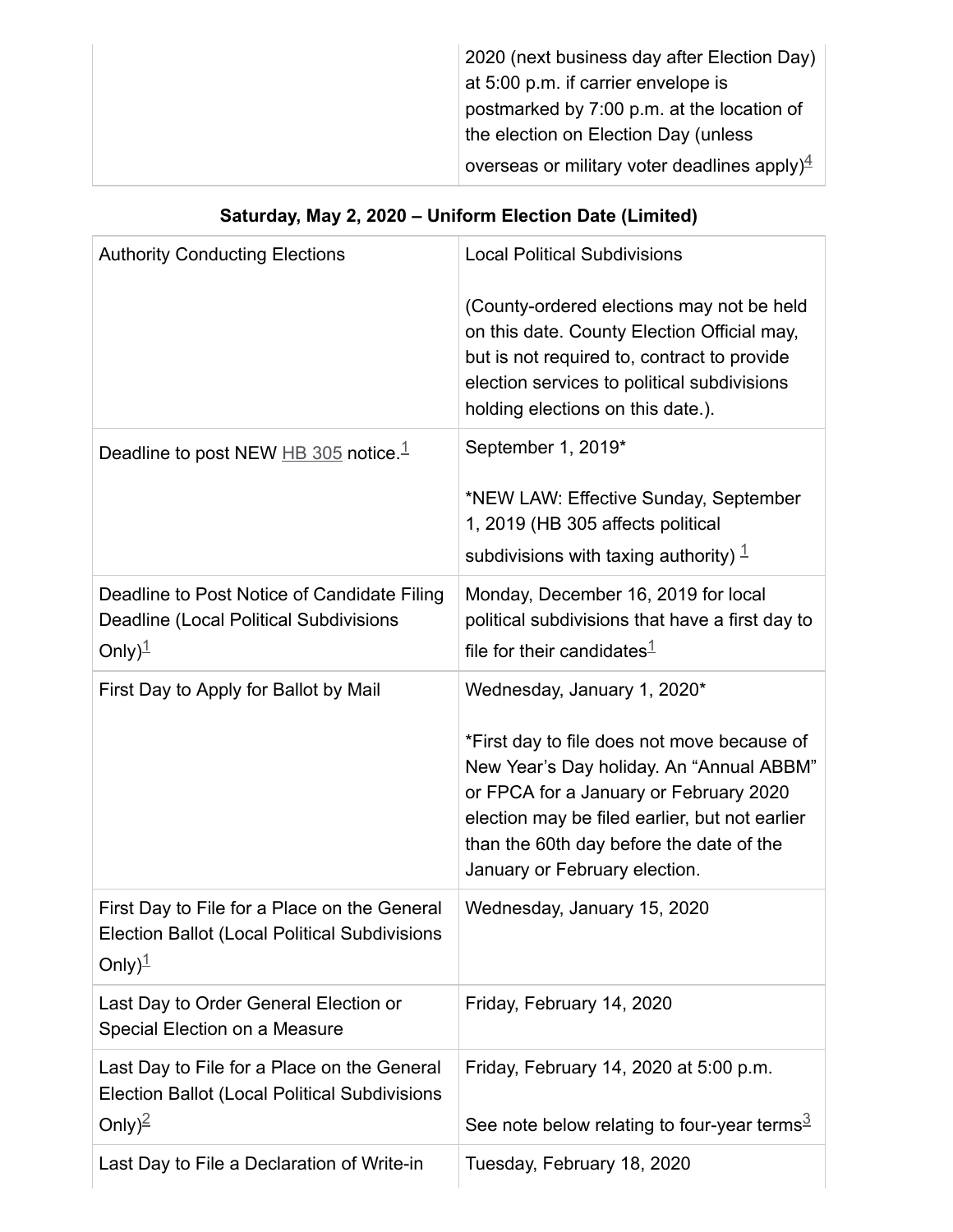| <b>Candidacy (Local Political Subdivisions</b><br>Only)            |                                                                                                                                                                                                                                                                                                                                                           |
|--------------------------------------------------------------------|-----------------------------------------------------------------------------------------------------------------------------------------------------------------------------------------------------------------------------------------------------------------------------------------------------------------------------------------------------------|
| Last Day to Register to Vote                                       | Thursday, April 2, 2020                                                                                                                                                                                                                                                                                                                                   |
| First Day of Early Voting by Personal<br>Appearance                | Monday, April 20, 2020                                                                                                                                                                                                                                                                                                                                    |
| Last Day to Apply for Ballot by Mail<br>(Received, not Postmarked) | Monday, April 20, 2020 (deadline falls on<br>San Jacinto Day, moves to preceding<br>business day)                                                                                                                                                                                                                                                         |
| Last Day of Early Voting by Personal<br>Appearance                 | Tuesday, April 28, 2020                                                                                                                                                                                                                                                                                                                                   |
| Last day to Receive Ballot by Mail                                 | Saturday, May 2, 2020 (Election Day) at<br>7:00 p.m. if carrier envelope is not<br>postmarked, OR Monday, May 4, 2020<br>(next business day after Election Day) at<br>5:00 p.m. if carrier envelope is postmarked<br>by 7:00 p.m. at the location of the election<br>on Election Day (unless overseas or military<br>voter deadlines apply) $\frac{4}{5}$ |

## **Tuesday, May 26, 2020 – Primary Runoff Election**

| First day to apply for a ballot by mail using<br>Application for a Ballot by Mail (ABBM) or<br><b>Federal Postcard Application (FPCA)</b> | Wednesday, January 1, 2020*<br>*First day to file does not move because of<br>New Year's Day holiday. An "Annual ABBM"<br>or FPCA for a January or February 2020<br>election may be filed earlier, but not earlier<br>than the 60th day before the date of the<br>January or February election. |
|-------------------------------------------------------------------------------------------------------------------------------------------|-------------------------------------------------------------------------------------------------------------------------------------------------------------------------------------------------------------------------------------------------------------------------------------------------|
| Last Day to Register to Vote                                                                                                              | Monday, April 27, 2020                                                                                                                                                                                                                                                                          |
| First Day of Early Voting                                                                                                                 | Monday, May 18, 2020                                                                                                                                                                                                                                                                            |
| Last Day to Apply by Mail<br>(Received, not Postmarked)                                                                                   | Friday, May 15, 2020                                                                                                                                                                                                                                                                            |
| Last Day of Early Voting                                                                                                                  | Friday, May 22, 2020                                                                                                                                                                                                                                                                            |
| Last Day to Receive Ballot by Mail                                                                                                        | Tuesday, May 26, 2020 (Election Day) at<br>7:00 p.m. if carrier envelope is not<br>postmarked, OR Wednesday, May 27, 2020<br>(next business day after Election Day) at<br>5:00 p.m. if carrier envelope is postmarked                                                                           |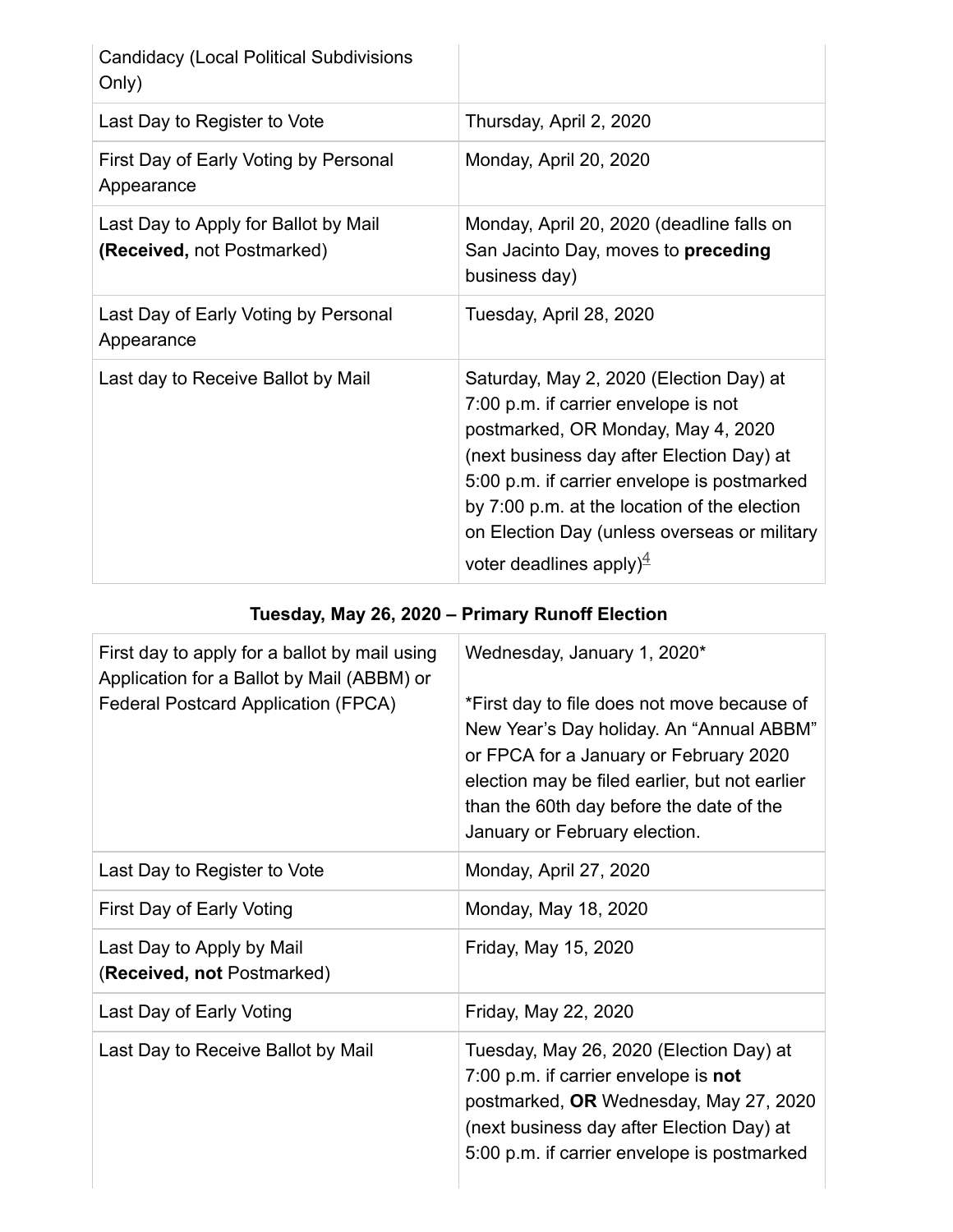|  | by 7:00 p.m. at the location of the election<br>on Election Day (unless overseas or military<br>voter deadlines apply) $\frac{4}{7}$ |
|--|--------------------------------------------------------------------------------------------------------------------------------------|
|--|--------------------------------------------------------------------------------------------------------------------------------------|

| Deadline to post NEW $\overline{HB}$ 305 notice. <sup>1</sup>                                                                    | November 3, 2019*                                                                                                                                                                                                                                                                               |
|----------------------------------------------------------------------------------------------------------------------------------|-------------------------------------------------------------------------------------------------------------------------------------------------------------------------------------------------------------------------------------------------------------------------------------------------|
|                                                                                                                                  | *NEW LAW: Effective Sunday, September<br>1, 2019 (HB 305 affects political<br>subdivisions with taxing authority) $1$                                                                                                                                                                           |
| Deadline to Post Notice of Candidate Filing<br><b>Deadline (Local Political Subdivisions</b><br>Only $)^{\underline{1}}$         | Thursday, June 18, 2020 for local political<br>subdivisions that have a first day to file for<br>their candidates $1$                                                                                                                                                                           |
| First Day to Apply for Ballot by Mail                                                                                            | Wednesday, January 1, 2020*<br>*First day to file does not move because of<br>New Year's Day holiday. An "Annual ABBM"<br>or FPCA for a January or February 2020<br>election may be filed earlier, but not earlier<br>than the 60th day before the date of the<br>January or February election. |
| First Day to File for a Place on the General<br><b>Election Ballot (Local Political Subdivisions</b><br>Only $)^{\underline{1}}$ | Saturday, July 18, 2020                                                                                                                                                                                                                                                                         |
| First Day to File a Declaration of Write-in<br>Candidacy (General Election for State and<br>County Officers)                     | Saturday, July 18, 2020                                                                                                                                                                                                                                                                         |
| Last Day to Order General Election or<br>Special Election on a Measure                                                           | Monday, August 17, 2020                                                                                                                                                                                                                                                                         |
| Last Day to File for a Place on the General<br><b>Election Ballot (Local Political Subdivisions</b><br>Only) <sup>2</sup>        | Monday, August 17, 2020 at 5:00 p.m.                                                                                                                                                                                                                                                            |
| Last Day to File a Declaration of Write-in<br>Candidacy (General Election for State and<br>County Officers)                      | Monday, August 17, 2020                                                                                                                                                                                                                                                                         |
| Last Day to File a Declaration of Write-in<br><b>Candidacy (Local Political Subdivisions</b><br>Only)                            | Friday, August 21, 2020                                                                                                                                                                                                                                                                         |
|                                                                                                                                  |                                                                                                                                                                                                                                                                                                 |

#### **Tuesday, November 3, 2020 - Uniform Election Date**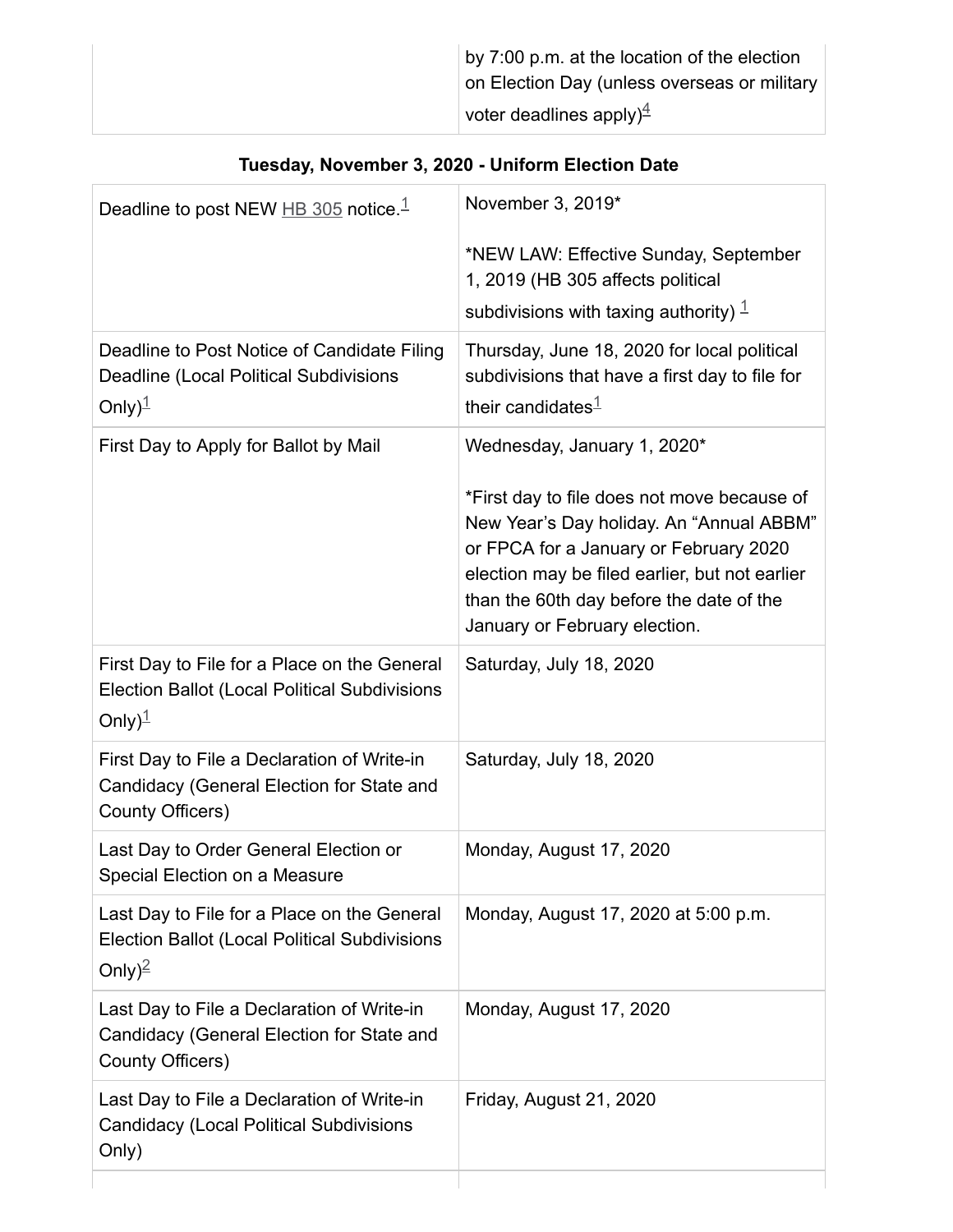| Last Day to Register to Vote                                       | Monday, October 5, 2020*                                                                                                                                                                                                                                                                                                                                              |
|--------------------------------------------------------------------|-----------------------------------------------------------------------------------------------------------------------------------------------------------------------------------------------------------------------------------------------------------------------------------------------------------------------------------------------------------------------|
| First Day of Early Voting by Personal<br>Appearance                | Monday, October 19, 2020*                                                                                                                                                                                                                                                                                                                                             |
| Last Day to Apply for Ballot by Mail<br>(Received, not Postmarked) | Friday, October 23, 2020                                                                                                                                                                                                                                                                                                                                              |
| Last Day of Early Voting by Personal<br>Appearance                 | Friday, October 30, 2020                                                                                                                                                                                                                                                                                                                                              |
| Last day to Receive Ballot by Mail                                 | Tuesday, November 3, 2020 (Election Day)<br>at 7:00 p.m. if carrier envelope is not<br>postmarked, OR Wednesday, November 4,<br>2020 (next business day after Election Day)<br>at 5:00 p.m. if carrier envelope is<br>postmarked by 7:00 p.m. at the location of<br>the election on Election Day (unless<br>overseas or military voter deadlines apply) $\frac{4}{7}$ |

#### <span id="page-4-0"></span>**<sup>1</sup> Under new law, most local entities now have a "first day" to file.**

For the few entities who do not have a first day to file: For the May 2, 2020 election, Wednesday, January 15, 2020 is the deadline to post notice of candidate filing deadline for entities that do not have a first day to file for their candidates. **However, pursuant to NEW LAW, for local (taxing) political subdivisions, the deadline is September 1, 2019 (the effective date of HB 305, 2019).** For the November 3, 2020 election, Monday, July 20, 2020 is the deadline to post notice of candidate filing deadline for local political subdivisions that do not have a first day to file for their candidates. (If the 30th day before last day on which candidate may file falls on a Saturday, deadline moves to next business day). **However, pursuant to NEW LAW, for local (taxing) political subdivisions, the deadline is November 3, 2019 (one year before election day).**

Local political subdivisions include: cities, school districts, water districts, hospital districts, and any other local government entity that conducts elections. Many of these elections are conducted on the May uniform election date. Note: Counties may also be holding local proposition (measure) elections on May 2, 2020.

<span id="page-4-1"></span> $2$  Filing deadlines: generally, the filing deadline is the 78th day prior to Election Day. The Code may provide a different special election filing deadline. See Section 201.054 of the Texas Election Code (the "Code"). Write-in deadlines for general and special elections vary; the deadline for most local (city, school, other) special elections is now the same day as the filing deadline for application for a place on the ballot in a May election or November election.

<span id="page-4-2"></span>3 If no candidate for a **four-year term** has filed an application for a place on the ballot for a **city office**, the filing deadline for that office is extended to 5 p.m. of the 57th day before the election. For the May 2, 2020 election, this is Friday, March 6, 2020. See Section 143.008 of the Code.